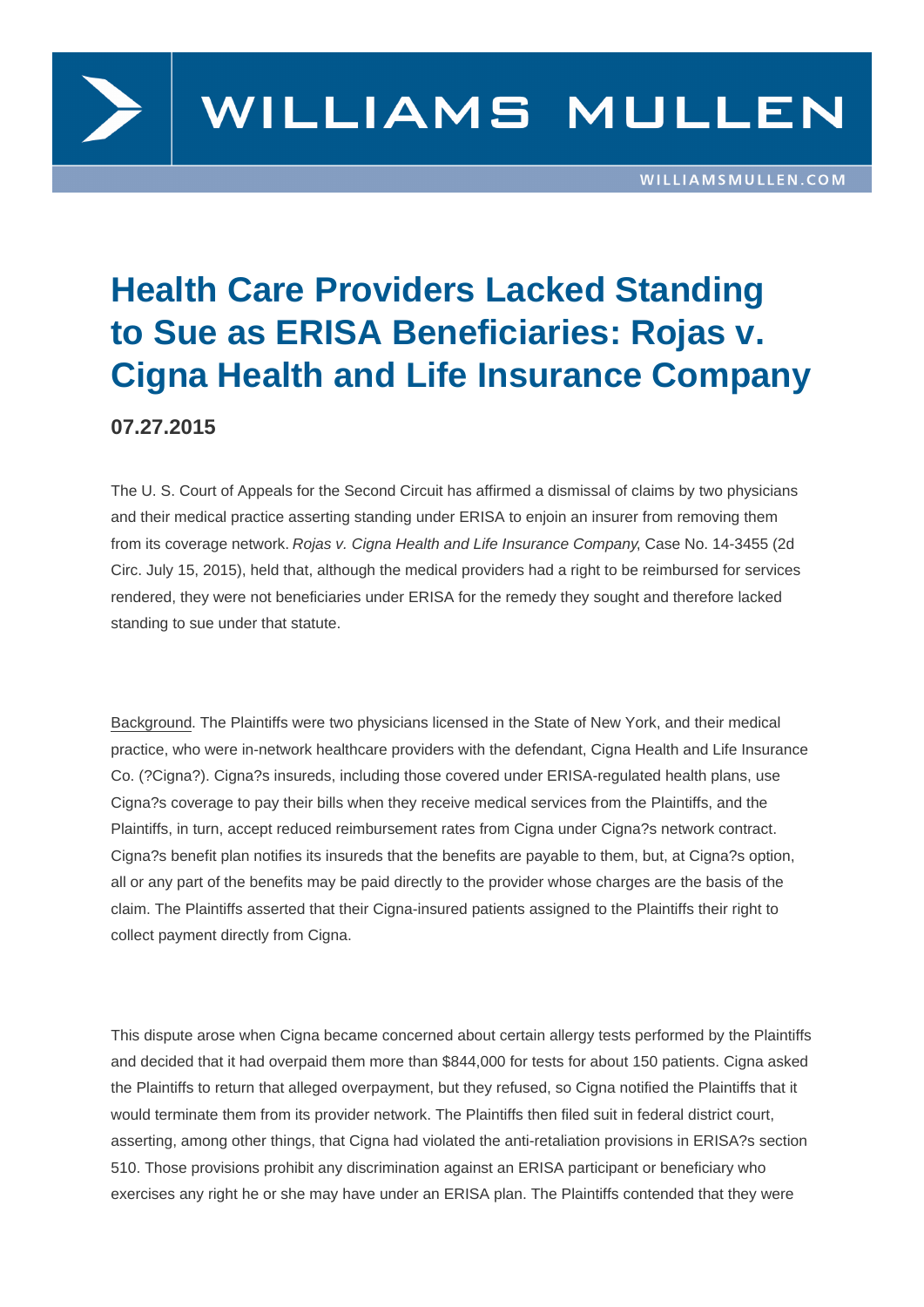entitled to that protection, had a right to reinstatement under Cigna?s network, and demanded an injunction prohibiting Cigna from terminating Plaintiffs? network status. Notably, the Plaintiffs? lawsuit did not seek any payment under Cigna?s benefit plan.

The federal district court denied the Plaintiffs? injunction motion, finding that they lacked standing to seek relief under ERISA, and dismissed the Plaintiffs? case. The Plaintiffs appealed to the Second Circuit.

The Court?s Ruling. The Second Circuit?s ruling clarified key points of the disputes over the standing of medical providers to sue under ERISA?s civil remedies provision, section 502. The Court first held that these medical providers had no statutory standing under ERISA to pursue their claim, since none of the Plaintiffs was a plan participant or the beneficiary of a participant, within the narrow categories of plaintiffs named by Section 502. The Rojas Plaintiffs argued that they fell within Section 502?s definition of ?beneficiary? because they were persons who ?may become entitled to a benefit? under an ERISA plan, namely, payment for the medical services rendered under such plans. However, the Second Circuit held that Section 502?s term ?benefit? did not mean the payment for services rendered but, instead, meant the services themselves ? in this instance, medical, surgical or hospital care that a participant or designated beneficiary may receive from the Rojas Plaintiffs. Thus, that ?benefit? belonged solely to the patients of these Plaintiffs, not to the medical providers rendering the services. Although the Plaintiffs were entitled to be paid for those services, the Court said, ?[t]hat right to payment does not a beneficiary make.?

The Court then rejected the Plaintiffs? alternative argument that they had beneficiary status by virtue of written assignments from the Plan participants and beneficiaries. There was no evidence that Plaintiffs? patients had actually signed the assignment-of-benefits form cited in the Plaintiffs? complaint. Assuming for argument?s sake that assignments had been properly executed, the Court held that the assignment forms would transfer only the patients? right to be paid by Cigna, and no other rights that those patients might hold under ERISA. For example, the assignment forms did not transfer to the Plaintiffs any right the patients held to sue Cigna for breach of fiduciary duty. Moreover, the patients themselves were not network members and thus had no rights to prevent removal from the Cigna network; their assignments could not assign to the Plaintiffs a right the patients did not possess. Thus, the Rojas Plaintiffs did not obtain any derivative status by assignment as ERISA beneficiaries from the patients to support an injunction barring the Plaintiffs? ejection from Cigna?s provider network.

In summary, the Second Circuit concluded, ?Healthcare providers are not ?beneficiaries? of an ERISA welfare plan by virtue of their in-network status or their entitlement to payment. Patients may assign to their doctors the right to collect payment on their behalf in exchange for medical services, but the